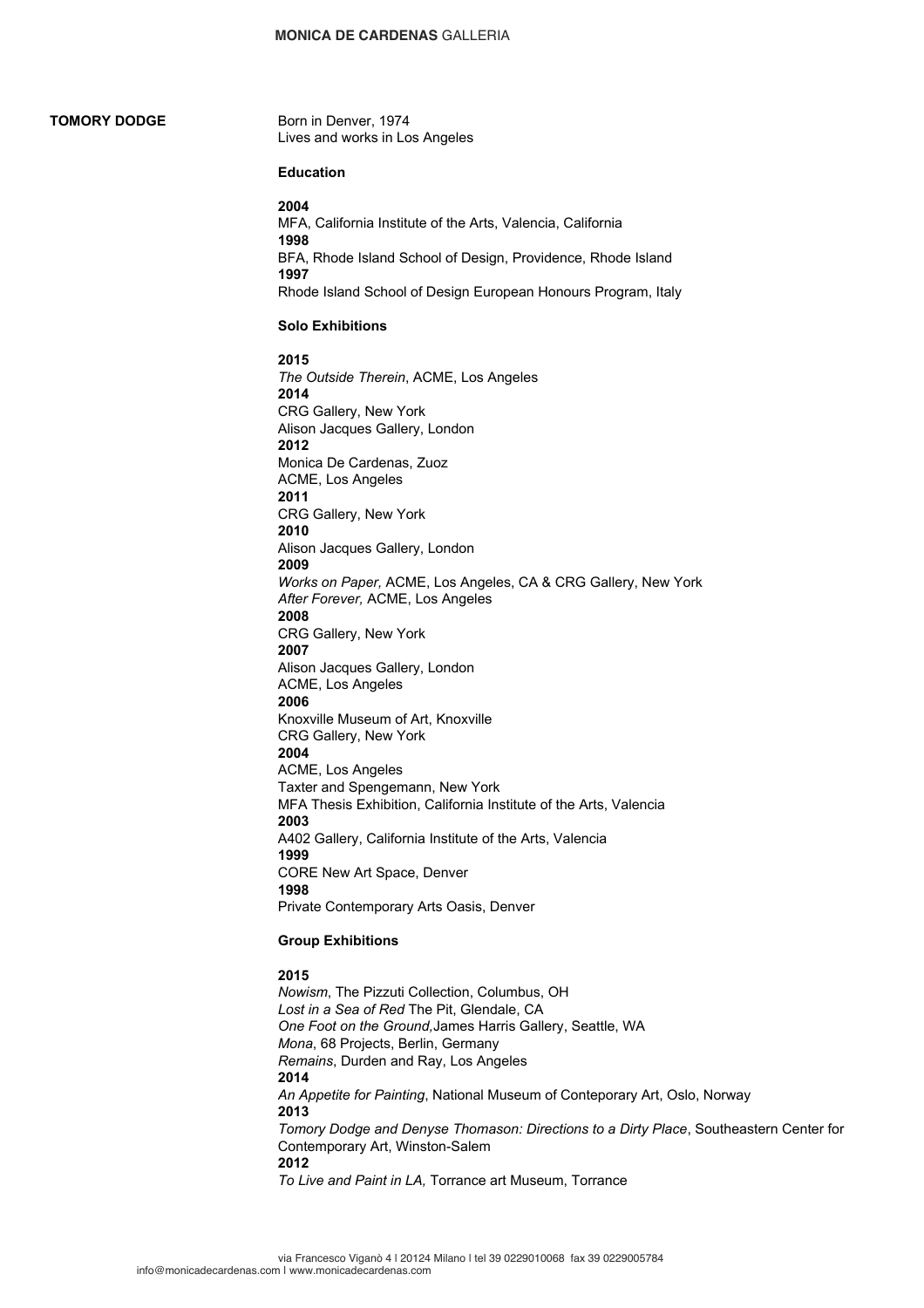# **2011**

*Visions*, Galleria Monica De Cardenas, Milano Alison Jacques Gallery, London *Creating the New Century: Contemporary Art From the Dicke Collection*, Dayton Art Institute, Dayton *Works on Paper: Prints & Drawings,* Rhona Hoffman Gallery, Chicago *Art/ Music/ Alchemy*, Starkwhite, Auckland **2010** *Inaugural Show* - CRG Gallery, New York *Contemporary Prints -* CRG Gallery, New York *Uncertain Terrain: The KMA Collection* - Knoxville Museum of Art (KMA), Knoxville *Palm Paintings,* Buchmann Galerie, Berlin *The Language of Flowers,* CRG Gallery, New York *Library of Babel/ In and Out of Place,* 176/ Zabludowicz Collection, Camden **2009** *Slow Magic,* The Bluecoat, Liverpool *Opportunities*, Bravin Lee Programs, New York *Surveillance,* Affirmation Arts, New York *The Summer Show* - CRG Gallery, New York City *New Prints 2009/Spring* - International Print Center New York, New York City **2008** *Art on Paper*, Weatherspoon Art Museum, Greensborough *New Prints 2008/Spring,* International Print Center, New York *New Prints 2008/Spring,* New York School of Interior Design Gallery *Future Tense: Reshaping the Landscape,* Neuberger Museum of Art, Purchase, New York *The Prom- A Survey of Contemporary Painting Strategies,* Lawrimore Project, Seattle *Some Paintings: The Third LA Annual Biennial,* Track 16 Gallery, Santa Monica **2007** *Mirage,* Galerie Schmidt Maczollek, Koln *Tug Boat,* ACME, Los Angeles *Fata Morgana,* Galerie Schmidt Maczollek, Koln *American Soil,* Nerman Museum of Contemporary Art, Overland Park, NS Endangered *Wasteland,* CRG Gallery, New York **2006** *New Prints 2006/Summer: COLOUR,* international Print Centre, New York The Joan Mitchell Foundation, 2004 & 2005 MFA Grant Recipients, CUE ArtFoundation, New York **2005** *Rogue Wave,* LA Louver, Venice *Double Exposure,* Inman Gallery, Houston *Fast Forward: Passion for the New,* House of Campari, Venice **2005** *Evidence,* Inman Gallery, Houston **2004** *Super Sonic,* Art Centre Collage of Design, Pasadena *Singing My Song,* ACME., Los Angeles *Surface Tension,* Lombard Fried Fine Arts, New York *Field Trip,* San Francisco Art Institute Art Institute Group Show, Taxter and Spengemann, New York **2003** *Lordship and Bondage,* Le Roy Neiman Gallery, Columbia University, New York *Yesterday There Was a Disaster, but Today is OK,* Studio 18 Gallery, California Institute of the Arts *Art Weird,* Stevenson Bianche Gallery, California Institute of the Arts **2002** *Paper Weight,* Stevenson Bianche Gallery, California Institute of the Arts **1999** *The book As Art,* Boulder Public Library Exhibition Space, Boulder, Colorado **1998** EHP Mostra Finale. Piaiazzeto di Cenci, Roma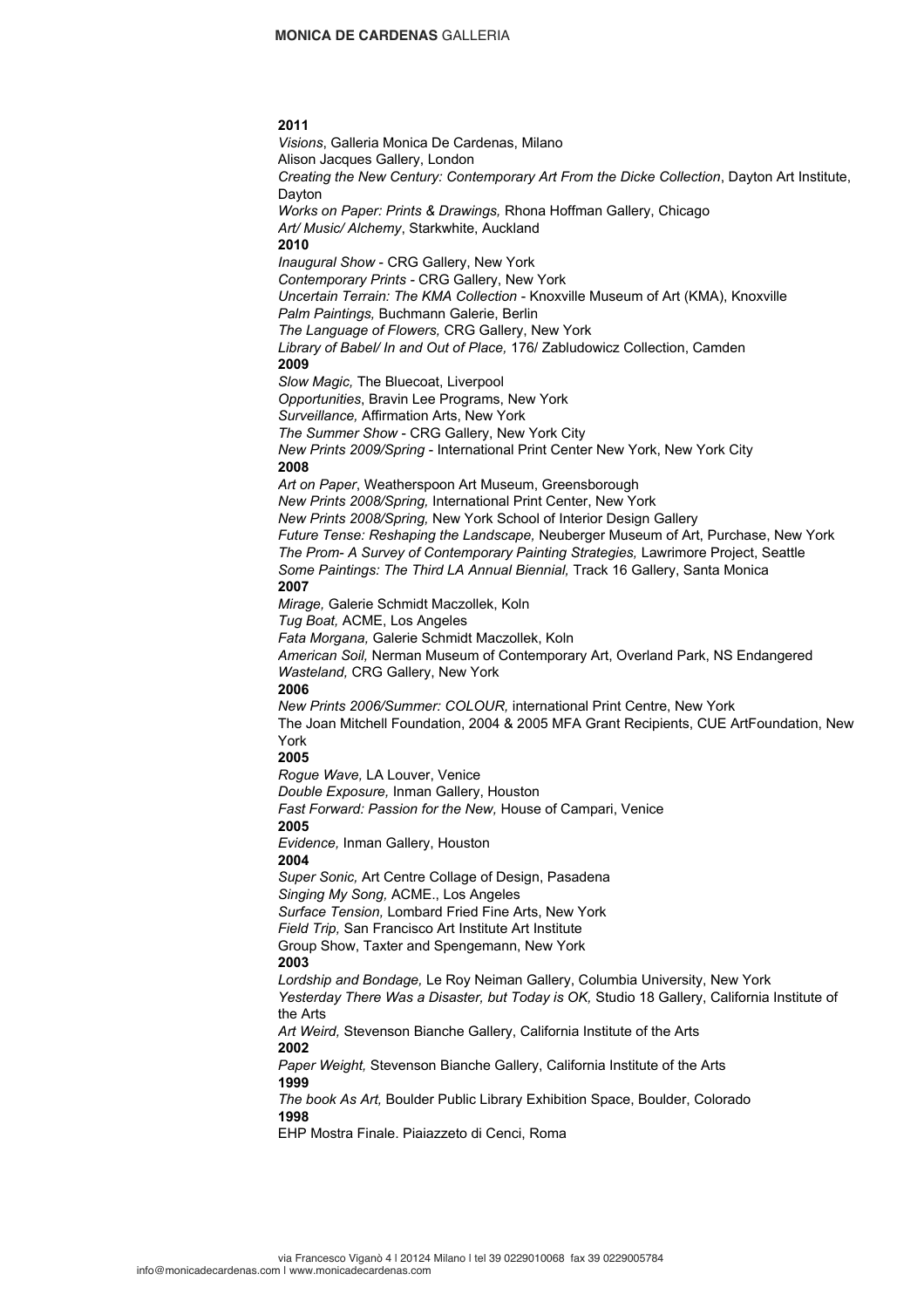## **Selected Bibliography**

## **2015**

Pagel, David, "Critic's Choice: Tomory Dodge puts freedom back into the picture at ACME.", Los Angeles Times, October 30, 2015 Langer, Erin, "Grounding the City of Angels: Erin Morrison and Tomory Dodge at James Harris Gallery **2014** Beers, Kurt, 100 Painters of Tomorrow, Thames & Hudson, London 2012 Hauser, Eduard, "Abstrakion und neue Frische", Engadiner Post. Art-Rated, Artist Interview: Tomory Dodge, www.art-rated.com. April 18, 2012 Pena, Arthur, "Abstract Analysis", RISD News, www.risd.edu. April 17, 2012 Mousse Magazine, December 2011-January 2012 Reust, Hans Rudolf, Tomory Dodge, ArtForum, April, 2012 Rogers, Brett Cody, "Tomory Dodge, Explosions, Failures, Mistakes", Flash Art, May-June, 2012 p. 68-70 "100 Best Fall Shows", Modern Painters, September, 2012 p.78 Belcove, Julie, "Tomory Dodge", Elle Décor, October, 2012 p. 136-138 **2011** Valdez, Adrin. "Dance and Breaks on Canvas", ArtSlant **2010** Gee, Alison. "High-Rising!" Angeleno, September, pp. 136-137 Luke, Ben, New tricks for old abstraction from Tomory Dodge, Evening Standard, March 26, 2010 **2009** Nickas, Bob, Painting Abstraction: New Elements in Abstract Painting, Phaidon Press, New York Drohojowska-Philip, Hunter. "Rosette in Bloom", Art + Auction, July/August Miles, Christopher, Tomory Dodge at ACME, LA WEEKLY, March 6-12, 2009 Meyers, Holly, Review: Tomory Dodge at ACME, LA Times, February 27, 2009 **2008** *"New Work Extra",* Artworld, December 2008, p.60. OÅfNeil- Butler, Lauren, Tomory Dodge, Artforum, September 2008 McAdams, Shane, Tomory dodge, The Brooklyn Rail, June 2008 Rosenberg, Karen, Tomory Dodge, Art in Review, New York Times, May8, 2008 Harvey, Doug, "Some Paintings: The artists in the third LA Weekly Annual Biennial," LA Weekly, January 11-17, pp. 30-3. Knight, Christopher, "*Some Paintings exhibition is singularly diverse",* Los Angeles Times, January 25, 2008 Hackett, Regina, "*Never Fear, Painting is Here: ÅeThe PromÅf and ÅeLast DaysÅf crank up the wow factor",* Seattle Post-Intelligencer, January 17th, 2008 **2007** Luke, Ben, Tomory Dodge (interview), Art World, Oct/Nov 2007 Ryan, Jeffrey. *"Tomory Dodge,"* Frieze, April 2007, p. 169. Bedford, Christopher. "Los Angeles Picks: Tomory Dodge, ACME.," Artforum.com, January 25. Lehmbeck, Leah. *"Artist and Craft,"* C Magazine, January/February, p.18. Taft, Catherine. *"Apocalypse Wow: Tomory Dodge,"* ArtReview , January. **2006** Myers, Andrew. *"Art Tsunami: A wave of attention-worthy artists washes over L.A*.,"The MenÅfs Book, Spring. Campagnola, Sonia. "*Focus Los Angeles: A Survey of Contemporary Los Angeles Art,"* Flash Art, January-February. Nys Dambrot, Shana. *"Tomory Dodge,"* Modern Painters, February. **2005** Kunitz, Daniel and Ribas, Joao. "*The Art Review 25 Emerging U.S. Artists,"* Art Review International Ed., vol. V3n3, p.115. Finkel, Jori. "First Come the Dealers, And Then the Diplomas," New York Times, July 3. Pence, Elizabeth. *"Tomory Dodge at ACME.,"* Art Week, February, p. 19. Miles, Christopher. "*Tomory Dodge,"* Artforum, p. 188. Douglas, Sarah. *"Tomory Dodge,"* Flash Art.